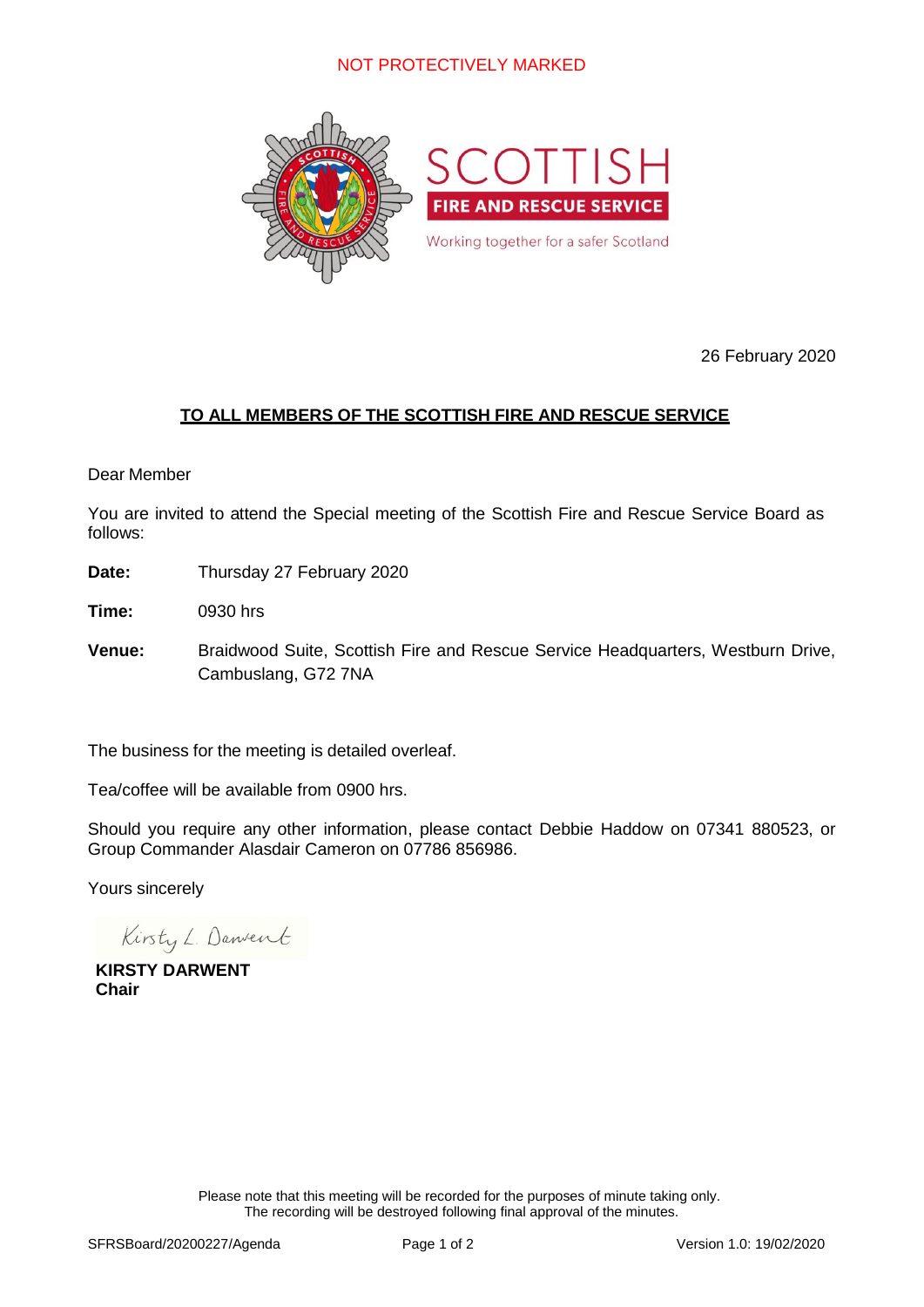

#### **SPECIAL MEETING – THE BOARD OF SCOTTISH FIRE AND RESCUE SERVICE**

#### **THURSDAY 27 FEBRUARY 2020 @ 0930 HRS**

#### **BRAIDWOOD SUITE, SCOTTISH FIRE AND RESCUE SERVICE, WESTBURN DRIVE, CAMBUSLANG, G72 7NA**

#### **AGENDA**

#### **1 CHAIR'S WELCOME**

**2 APOLOGIES FOR ABSENCE**

#### **3 CONSIDERATIONS OF AND DECISION ON ANY ITEMS TO BE TAKEN IN PRIVATE**

#### **4 DECLARATIONS OF INTERESTS**

*Members should declare any financial and non-financial interest they have in the items of business for consideration, identifying the relevant agenda item, and the nature of their interest.*

#### **5 BUDGET STRATEGY 2020-21** *(attached) S O'Donnell*

*The Board is asked to approve the report.*

#### **6 DATE OF NEXT MEETING**

Thursday 26 March 2020 at 1000 hrs Bo'nesss Town Hall, Glebe Park, Stewart Avenue, Bo'ness EH51 9NJ

> Please note that this meeting will be recorded for the purposes of minute taking only. The recording will be destroyed following final approval of the minutes.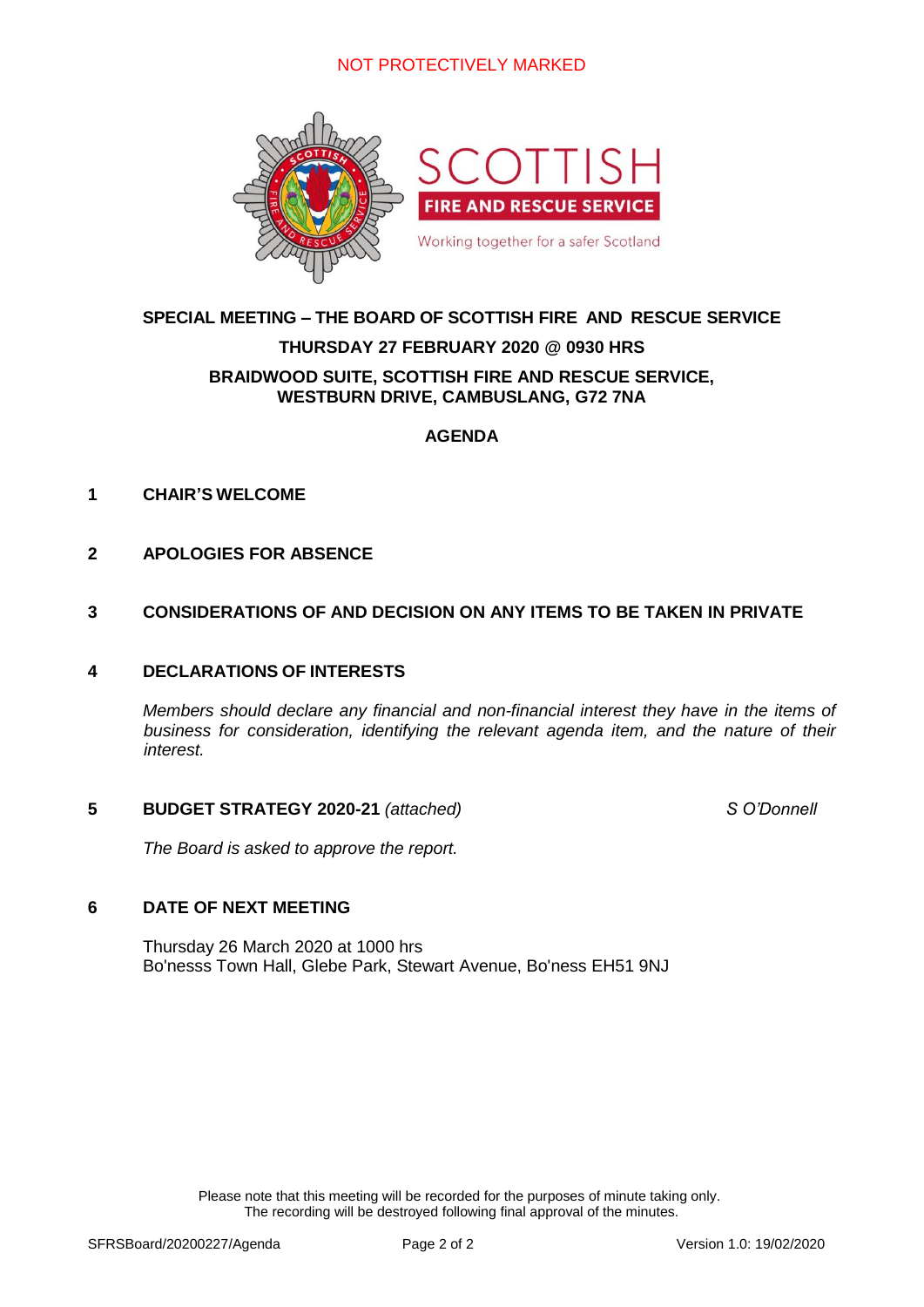# SCOTTISH FIRE AND RESCUE SERVICE

*The Board of Scottish Fire and Rescue Service*



# **Report No: B/FCS/01-20**

**Agenda Item: 5**

| <b>Report to:</b>                       |                                                                                                                                                                                                                                                                                                                                                                                                                                                                                                                                                                                                                                                                                                         | THE BOARD OF SCOTTISH FIRE AND RESCUE SERVICE |          |                                                                                                                                                    |                |                         |   |   |                          |  |
|-----------------------------------------|---------------------------------------------------------------------------------------------------------------------------------------------------------------------------------------------------------------------------------------------------------------------------------------------------------------------------------------------------------------------------------------------------------------------------------------------------------------------------------------------------------------------------------------------------------------------------------------------------------------------------------------------------------------------------------------------------------|-----------------------------------------------|----------|----------------------------------------------------------------------------------------------------------------------------------------------------|----------------|-------------------------|---|---|--------------------------|--|
| <b>Meeting Date:</b>                    |                                                                                                                                                                                                                                                                                                                                                                                                                                                                                                                                                                                                                                                                                                         | <b>27 FEBRUARY 2020</b>                       |          |                                                                                                                                                    |                |                         |   |   |                          |  |
| <b>Report Title:</b>                    |                                                                                                                                                                                                                                                                                                                                                                                                                                                                                                                                                                                                                                                                                                         | <b>BUDGET STRATEGY 2020-21</b>                |          |                                                                                                                                                    |                |                         |   |   |                          |  |
| <b>Report</b><br><b>Classification:</b> |                                                                                                                                                                                                                                                                                                                                                                                                                                                                                                                                                                                                                                                                                                         | <b>For Decision</b>                           |          | <b>Board/Committee Meetings ONLY</b><br>For Reports to be held in Private<br>Specify rationale below referring to<br><b>Board Standing Order 9</b> |                |                         |   |   |                          |  |
|                                         |                                                                                                                                                                                                                                                                                                                                                                                                                                                                                                                                                                                                                                                                                                         |                                               | <u>A</u> | <u>B</u>                                                                                                                                           | $\overline{C}$ | $\overline{\mathsf{D}}$ | Ε | E | $\underline{\mathsf{G}}$ |  |
| $\mathbf 1$                             | <b>Purpose</b>                                                                                                                                                                                                                                                                                                                                                                                                                                                                                                                                                                                                                                                                                          |                                               |          |                                                                                                                                                    |                |                         |   |   |                          |  |
| 1.1                                     | The purpose of this report is to seek approval from the Board for the 2020/21 Budget<br>Strategy.                                                                                                                                                                                                                                                                                                                                                                                                                                                                                                                                                                                                       |                                               |          |                                                                                                                                                    |                |                         |   |   |                          |  |
| 2 <sup>1</sup>                          | <b>Background</b>                                                                                                                                                                                                                                                                                                                                                                                                                                                                                                                                                                                                                                                                                       |                                               |          |                                                                                                                                                    |                |                         |   |   |                          |  |
| 2.1<br>2.2                              | As an Other Significant National Body sponsored by Scottish Government, Scottish Fire<br>and Rescue Service (SFRS) is funded directly through Grant in Aid, as detailed in the<br>annual Budget (Scotland) Act.<br>The Scottish Government presented its draft Scottish Budget 2020/21 to Parliament on<br>6 February 2020, which outlines its spending plans for the forthcoming financial year,<br>alongside projected funding, which comprises four main sources; block grant funding from<br>HM Treasury, receipts generated by taxes devolved to Scotland through the Scotland Act<br>2012 and the Scotland Act 2016, planned use of devolved borrowing powers and use of<br>the Scotland Reserve. |                                               |          |                                                                                                                                                    |                |                         |   |   |                          |  |
| 2.3                                     | These proposals are now subject to parliamentary scrutiny, with the aim of securing<br>approval and enacting the required legislation before the start of the financial year. The<br>associated tax measures are subject to separate legislation.                                                                                                                                                                                                                                                                                                                                                                                                                                                       |                                               |          |                                                                                                                                                    |                |                         |   |   |                          |  |
| 2.4                                     | Alongside its budget proposals, the Scottish Government published its Public Sector Pay<br>Policy for 2020/21, which sets out its commitment to no compulsory redundancies and the<br>Living Wage; as well as a minimum salary increase of 3% for employees earning less than<br>£80,000, with a guaranteed cash underpin of £750 for those earning £25,000 or less, and<br>a maximum increase of £2,000 for those earning £80,000 or more.                                                                                                                                                                                                                                                             |                                               |          |                                                                                                                                                    |                |                         |   |   |                          |  |
| 2.5                                     | The Scottish Budget 2020/21 does not include indicative spending plans for future years,<br>either for Resource or Capital. The Scottish Government has also made clear that its draft<br>budget is prepared on the assumption that there will be no detriment to the Scottish Budget<br>because of the UK's exit from the European Union.                                                                                                                                                                                                                                                                                                                                                              |                                               |          |                                                                                                                                                    |                |                         |   |   |                          |  |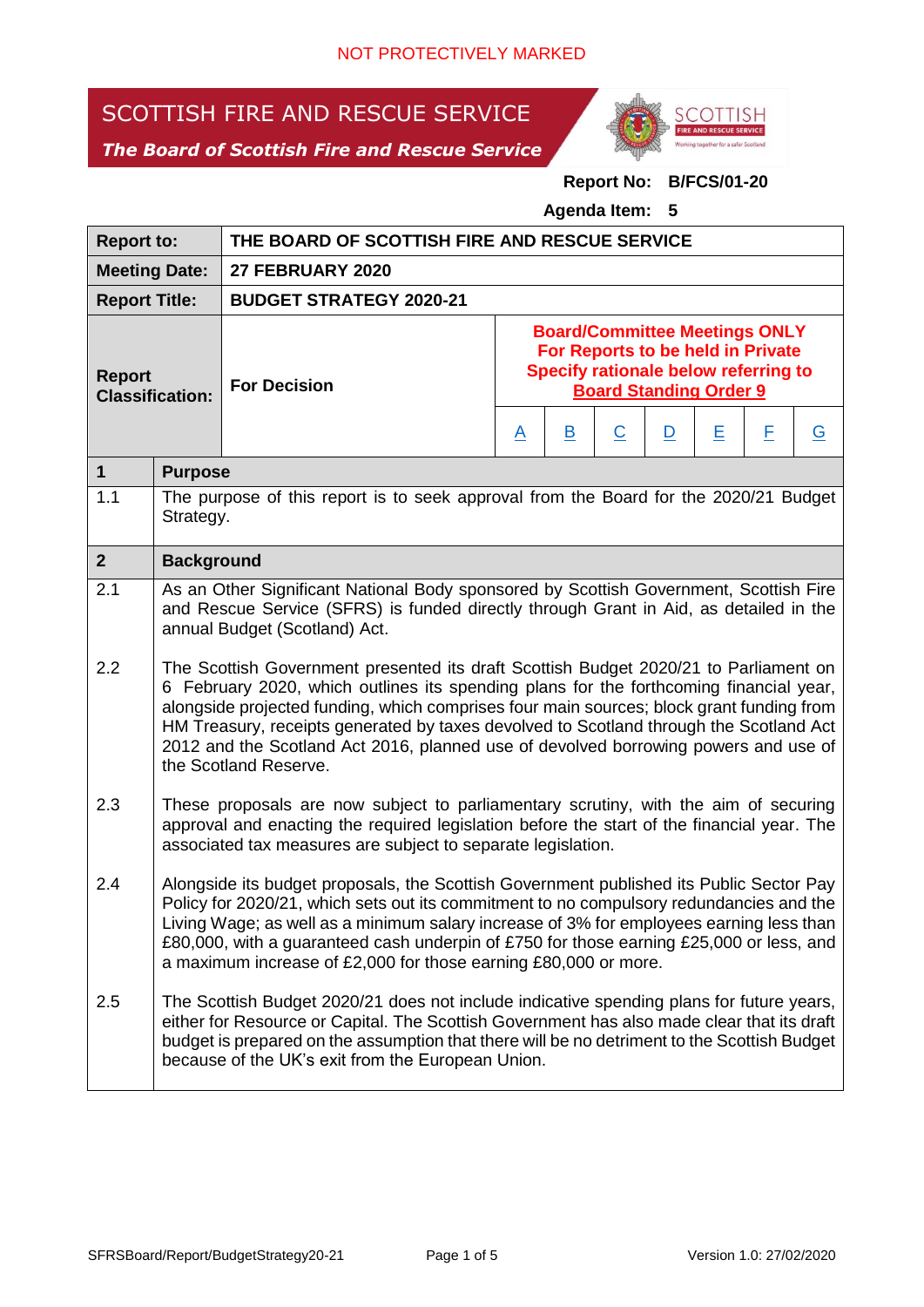| $\mathbf{3}$            | Scottish Budget 2020/21 - SFRS Allocation                                                                                                                                                                                                                                                                                                                                                                                                                                                                                                                                                                            |                                                                                                                                                                                                                         |                          |                         |                         |      |  |  |
|-------------------------|----------------------------------------------------------------------------------------------------------------------------------------------------------------------------------------------------------------------------------------------------------------------------------------------------------------------------------------------------------------------------------------------------------------------------------------------------------------------------------------------------------------------------------------------------------------------------------------------------------------------|-------------------------------------------------------------------------------------------------------------------------------------------------------------------------------------------------------------------------|--------------------------|-------------------------|-------------------------|------|--|--|
| 3.1                     | The draft SFRS budget, as outlined within the Scottish Government's Scottish Budget<br>2020/21, is shown in the table below;                                                                                                                                                                                                                                                                                                                                                                                                                                                                                         |                                                                                                                                                                                                                         |                          |                         |                         |      |  |  |
|                         |                                                                                                                                                                                                                                                                                                                                                                                                                                                                                                                                                                                                                      | <b>SFRS</b>                                                                                                                                                                                                             | <b>Actual</b><br>2019/20 | <b>Draft</b><br>2020/21 | Increase/<br>(Decrease) |      |  |  |
|                         |                                                                                                                                                                                                                                                                                                                                                                                                                                                                                                                                                                                                                      |                                                                                                                                                                                                                         | $(\text{Em})$            | $(\text{Em})$           | $(\text{Em})$           | %    |  |  |
|                         |                                                                                                                                                                                                                                                                                                                                                                                                                                                                                                                                                                                                                      | <b>Total Budget</b>                                                                                                                                                                                                     | 327.2                    | 333.3                   | 6.1                     | 1.86 |  |  |
|                         |                                                                                                                                                                                                                                                                                                                                                                                                                                                                                                                                                                                                                      | Less Non-Cash                                                                                                                                                                                                           | 24.8                     | 24.8                    |                         |      |  |  |
|                         |                                                                                                                                                                                                                                                                                                                                                                                                                                                                                                                                                                                                                      | <b>TOTAL CASH</b>                                                                                                                                                                                                       | 302.4                    | 308.5                   | 6.1                     | 2.01 |  |  |
|                         |                                                                                                                                                                                                                                                                                                                                                                                                                                                                                                                                                                                                                      | <b>Resource (Cash)</b>                                                                                                                                                                                                  | 269.9                    | 276.0                   | 6.1                     | 2.26 |  |  |
|                         |                                                                                                                                                                                                                                                                                                                                                                                                                                                                                                                                                                                                                      | <b>Capital (Cash)</b>                                                                                                                                                                                                   | 32.5                     | 32.5                    |                         |      |  |  |
| 3.2                     | This budget is provided to enable SFRS to deliver against its priorities and objectives as<br>laid out in the Fire & Rescue Framework for Scotland 2016, with a focus on broadening<br>SFRS's contribution to public sector outcomes through prevention and collaboration.                                                                                                                                                                                                                                                                                                                                           |                                                                                                                                                                                                                         |                          |                         |                         |      |  |  |
| $\overline{\mathbf{4}}$ |                                                                                                                                                                                                                                                                                                                                                                                                                                                                                                                                                                                                                      | <b>SFRS Strategic Context</b>                                                                                                                                                                                           |                          |                         |                         |      |  |  |
| 4.1                     |                                                                                                                                                                                                                                                                                                                                                                                                                                                                                                                                                                                                                      | In October 2019 SFRS published its Strategic Plan 2019-2022, which sets out the<br>Service's commitment to transforming, to do more for Scotland and to adapt to the<br>changing nature of risk facing our communities. |                          |                         |                         |      |  |  |
| 4.2                     | A key enabler, as outlined in the SFRS public consultation which took place in spring 2018,<br>is to broaden the role of firefighters, both in prevention and in response to changing risks.<br>Through the recognised UK-wide NJC (National Joint Committee) negotiating<br>arrangements, a multi-year, above-inflation, pay offer has been made to the uniformed<br>workforce to undertake this broadened role. The offer is currently subject to a member<br>ballot by the Fire Brigades Union, the results of which will not be known until early March.                                                         |                                                                                                                                                                                                                         |                          |                         |                         |      |  |  |
| 4.3                     | The Minister for Community Safety has publicly stated, on several occasions, the Scottish<br>Government's support for the proposal to broaden the role of firefighters, as well as the<br>need to demonstrate progress to secure continuing investment. However, given the<br>continuing uncertainty regarding the pay offer, the Minister has confirmed that the draft<br>budget for SFRS, as published within the Scottish Budget 2020/21, does not include<br>provision to fund the current pay offer.                                                                                                            |                                                                                                                                                                                                                         |                          |                         |                         |      |  |  |
| 4.4                     | Working with the Scottish Government and emergency service partners, SFRS will<br>continue to contribute to the development of the UK-wide Emergency Services Network,<br>through the Emergency Services Mobile Communications Programme. While the timeline<br>for delivery remains unclear, it is anticipated that preparatory costs will increase in the<br>short/medium term. Within the Budget 2020/21, the Scottish Government has signalled its<br>continuing commitment to this programme and as such SFRS will continue to refine its<br>estimate of these costs, which are assumed to be funded centrally. |                                                                                                                                                                                                                         |                          |                         |                         |      |  |  |
| 4.5                     | Working alongside Police Scotland and other partners, SFRS will support the safety and<br>security of the COP26 summit in November 2020, as a key responsibility under the Civil<br>Contingencies Act 2004. The Scottish Government has stated its aim of working with the<br>UK Government to achieve full cost recovery for this event. SFRS budget plans will<br>assume that any costs that can be directly attributed to the event will be recovered in full.                                                                                                                                                    |                                                                                                                                                                                                                         |                          |                         |                         |      |  |  |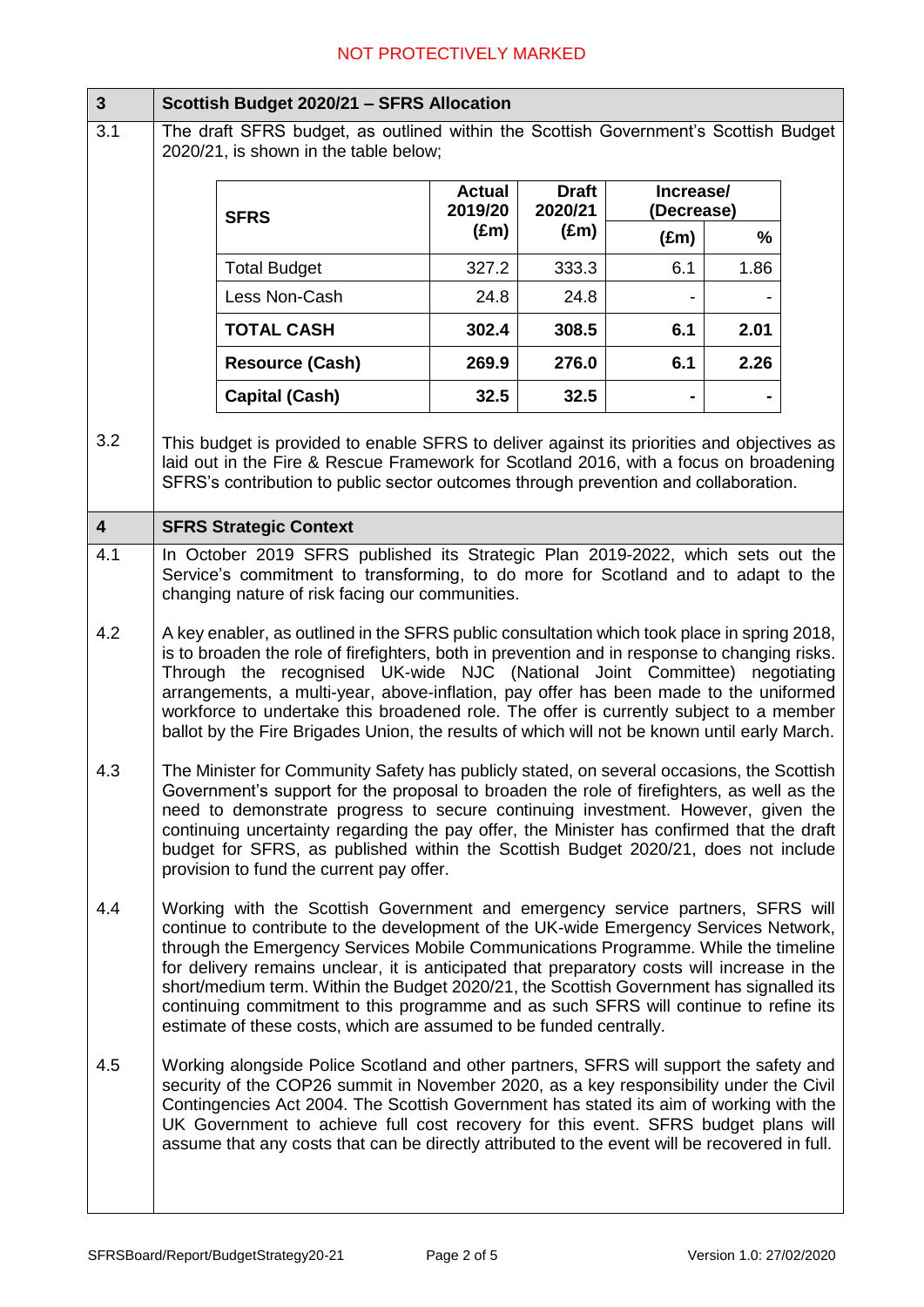- 4.6 Consistent with Scottish Government assumptions, no provision will be made for additional costs arising from the UK's exit from the European Union.
- 4.7 Accounting standard IFRS 16 Leases will be adopted by the public sector from 1 April 2020, which will result in the reclassification of certain costs between Resource and Capital. Information has already been supplied to the Scottish Government and it is expected that the transfer of costs will be matched by an equivalent transfer of budget during the financial year. As such this change is assumed to be cost-neutral.

#### **5 Resource Budget**

- 5.1 Employee costs account for c.80% of the SFRS budget, and as such pay inflation is a material and inevitable cost pressure. The cost of each 1% increase in pay for all staff is c. £2.1million per annum.
- 5.2 The Service is required to consider the principles of Scottish Public Sector Pay Policy when negotiating pay settlements for support staff. Through SFRS collective bargaining, a twoyear pay deal was agreed in June 2019, covering the period from 1 April 2019 to 31 March 2021. As a result, support staff pay will rise by 3% from 1 April 2020, which will be incorporated within budget plans.
- 5.3 For uniformed staff pay, SFRS operates within the UK-wide NJC arrangements. Pending a decision on the pay offer, and within the current funding envelope, provision will be made for a uniformed pay increase of 1.9% in July, in line with projected Consumer Price Inflation (CPI). If a pay deal is agreed, further engagement will be required with the Scottish Government regarding funding. For financial year 2020/21, the additional cost of the current pay offer, over and above 1.9% in July, is estimated at £11.3million.
- 5.4 Inflation in relation to non-pay costs will be based on projected CPI for 2020/21 at 1.9%, unless more specific information is available, e.g. utility contracts.

| $\overline{\bullet}$ | <b>Capital Budget</b>                                                                                                                                                                                                                                                                                                                                                                                                                                                                                                                                                                                                                                                                                                              |
|----------------------|------------------------------------------------------------------------------------------------------------------------------------------------------------------------------------------------------------------------------------------------------------------------------------------------------------------------------------------------------------------------------------------------------------------------------------------------------------------------------------------------------------------------------------------------------------------------------------------------------------------------------------------------------------------------------------------------------------------------------------|
| 6.1                  | The Board approved a 3-year Capital Programme in March 2019 covering 2019 - 2022.<br>This was intended to be a rolling 3-year programme and as such will be refreshed and<br>rolled forward to cover 2020 - 2023, providing firm proposals for 2020/21.                                                                                                                                                                                                                                                                                                                                                                                                                                                                            |
| 6.2                  | The "flat cash" funding settlement outlined within the draft budget proposal is particularly<br>challenging. Asset investment backlog has been regularly highlighted in recent years with,<br>for example, over 50% of the estate assessed as being in poor or worse condition, over<br>60% assessed as poor or worse for suitability, and 50% being more than 40 years old. In<br>addition, during 2019/20, the presence of Reinforced Aerated Autoclaved Concrete<br>(RAAC) panels has been detected in numerous roofs within the SFRS estate, resulting in<br>immediate and ongoing additional costs to maintain these buildings in operational use,<br>with a significant investment requirement in the medium to longer term. |
| 6.3                  | Alongside these challenges, the Service is committed to reducing its carbon emissions,<br>which will require significant asset investment over the coming years.                                                                                                                                                                                                                                                                                                                                                                                                                                                                                                                                                                   |
| 6.4                  | While capital forecasts for future years will be based on the 2020/21 budget allocation,<br>work will continue throughout the year, in conjunction with the Scottish Government<br>Sponsor Team, to further set out in detail the ongoing challenges this presents for the<br>Service.                                                                                                                                                                                                                                                                                                                                                                                                                                             |
| 6.5                  | The sale of Mounthooly in Aberdeen is due to complete in July 2020. No other significant<br>capital receipts are anticipated for 2020/21 however work will commence to market both<br>Maddiston and Thornton for sale during the 3-year period.                                                                                                                                                                                                                                                                                                                                                                                                                                                                                    |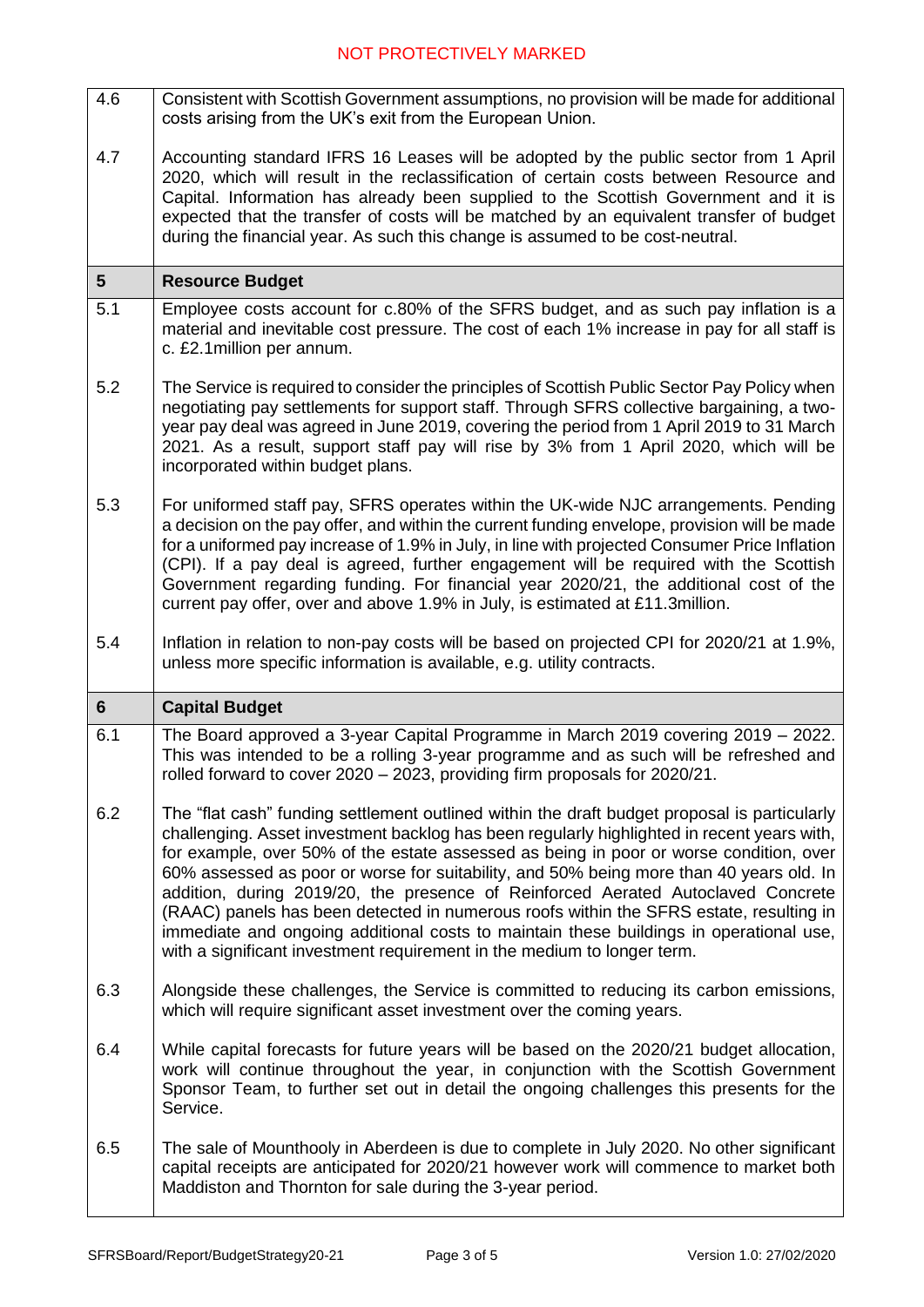| 6.6            | Planned expenditure will take account of programme re-profiling undertaken during<br>2019/20.                                                                                                                                                                                                                                                                                                                                                             |  |  |  |  |
|----------------|-----------------------------------------------------------------------------------------------------------------------------------------------------------------------------------------------------------------------------------------------------------------------------------------------------------------------------------------------------------------------------------------------------------------------------------------------------------|--|--|--|--|
| 6.7            | Where opportunities arise during the year to bid for additional capital resources these will<br>be explored. SFRS will continue to work with partner organisations to identify funding<br>streams and collaborative opportunities, particularly in relation to the net-zero carbon<br>agenda, in support of the SFRS Climate Change Response Plan 2045.                                                                                                   |  |  |  |  |
| 6.8            | Work will continue with emergency service and other partners, under the auspices of the<br>Reform Collaboration Group, to identify and exploit opportunities for co-location to<br>maximise public value from investment.                                                                                                                                                                                                                                 |  |  |  |  |
| $\overline{7}$ | <b>Recommendation</b>                                                                                                                                                                                                                                                                                                                                                                                                                                     |  |  |  |  |
| 7.1            | The Board is asked to approve the following recommendation;<br>That the proposed Budget Strategy 2020/21 be approved.                                                                                                                                                                                                                                                                                                                                     |  |  |  |  |
| 8              | <b>Key Strategic Implications</b>                                                                                                                                                                                                                                                                                                                                                                                                                         |  |  |  |  |
| 8.1<br>8.1.1   | Financial<br>The financial implications are outlined within the report.                                                                                                                                                                                                                                                                                                                                                                                   |  |  |  |  |
| 8.2<br>8.2.1   | <b>Environmental &amp; Sustainability</b><br>The SFRS Climate Change Response Plan 2045 sets out how the Service will respond to<br>climate change, which will require significant investment over the next 25 years. Work is<br>ongoing to develop the supporting Carbon Management Plan 2020-2025, which will detail<br>the key projects required to commence this journey. This requirement will be considered<br>in developing the Capital Programme. |  |  |  |  |
| 8.3<br>8.3.1   | Workforce<br>Employee implications of budget plans will be fully evaluated and discussed as required<br>with representative bodies.                                                                                                                                                                                                                                                                                                                       |  |  |  |  |
| 8.4<br>8.4.1   | <b>Health &amp; Safety</b><br>There are no health and safety implications directly associated with this report.                                                                                                                                                                                                                                                                                                                                           |  |  |  |  |
| 8.5<br>8.5.1   | <b>Training</b><br>There are no training implications directly associated with this report.                                                                                                                                                                                                                                                                                                                                                               |  |  |  |  |
| 8.6<br>8.6.1   | <b>Timing</b><br>It is intended that budget proposals will be presented to the Board for approval in March<br>2020, following consideration at informal strategy sessions as required during<br>February/March.                                                                                                                                                                                                                                           |  |  |  |  |
| 8.7<br>8.7.1   | <b>Performance</b><br>Budget setting is aimed at ensuring that the SFRS can deliver its service within the<br>allocated financial resources.                                                                                                                                                                                                                                                                                                              |  |  |  |  |
| 8.8            | <b>Communications &amp; Engagement</b>                                                                                                                                                                                                                                                                                                                                                                                                                    |  |  |  |  |
| 8.8.1          | Budget plans will be developed in consultation with representative bodies through the<br>Employee Partnership Forum.                                                                                                                                                                                                                                                                                                                                      |  |  |  |  |
| 8.9            | <b>Legal and Regulatory</b>                                                                                                                                                                                                                                                                                                                                                                                                                               |  |  |  |  |
| 8.9.1          | SFRS is required through its Governance & Accountability Framework to develop an<br>annual operating plan, linked to budgeting information, demonstrating that resources have<br>been allocated to specific objectives.                                                                                                                                                                                                                                   |  |  |  |  |